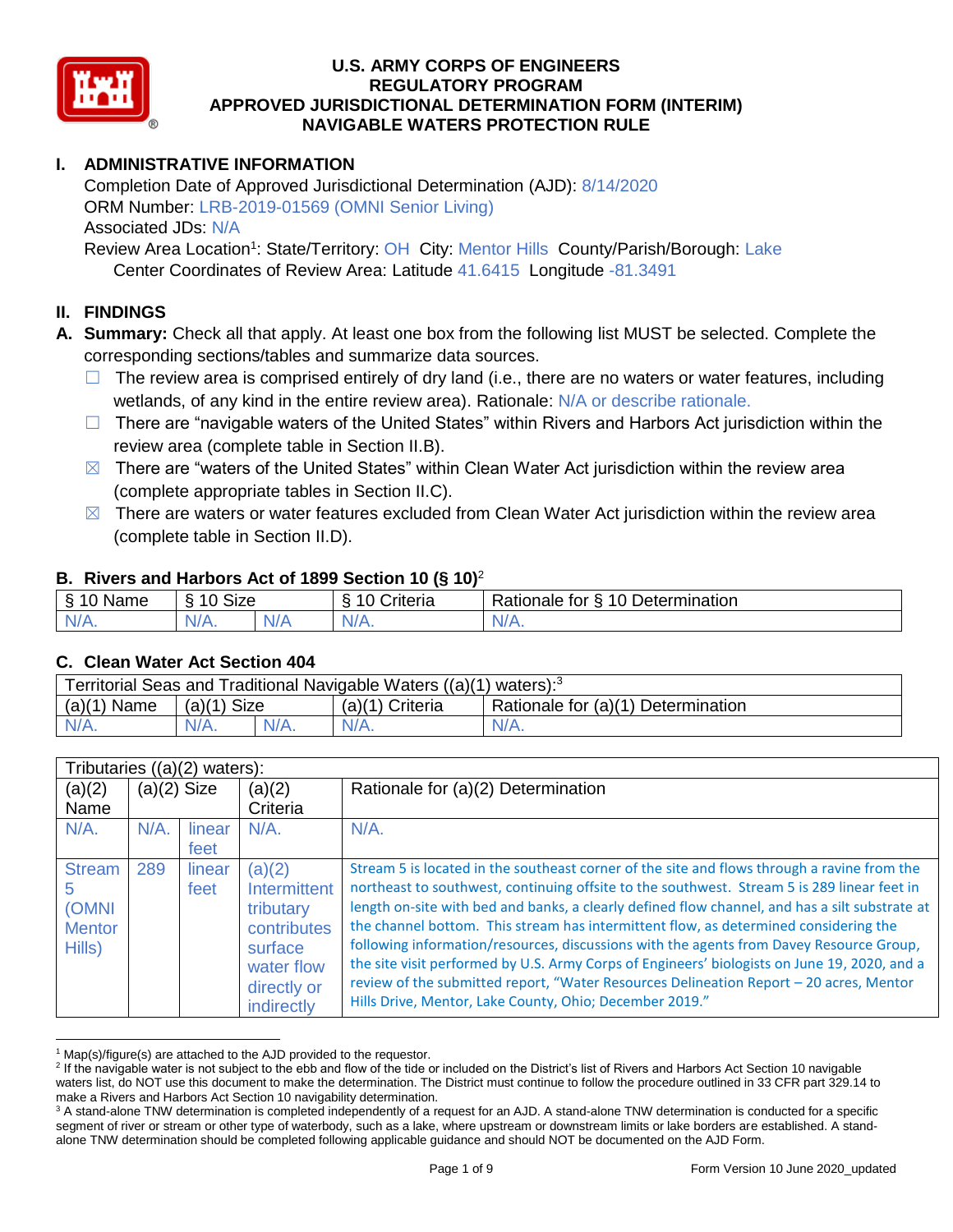

|                | Tributaries $((a)(2)$ waters): |                                                  |                                                                                                                                                                                                                                                                                                                                                                                                                                                                                                                                                                                                                                                                                                                                                                                                                                                                                                                                                                                                                                                                                                                                                                                                                                                                                                                                                                                                                                                                                                                                                                                                                                                                                                                                                                                                                                                                                                                                                                                                                                                                                                                                                                                                                                                              |  |  |  |  |  |
|----------------|--------------------------------|--------------------------------------------------|--------------------------------------------------------------------------------------------------------------------------------------------------------------------------------------------------------------------------------------------------------------------------------------------------------------------------------------------------------------------------------------------------------------------------------------------------------------------------------------------------------------------------------------------------------------------------------------------------------------------------------------------------------------------------------------------------------------------------------------------------------------------------------------------------------------------------------------------------------------------------------------------------------------------------------------------------------------------------------------------------------------------------------------------------------------------------------------------------------------------------------------------------------------------------------------------------------------------------------------------------------------------------------------------------------------------------------------------------------------------------------------------------------------------------------------------------------------------------------------------------------------------------------------------------------------------------------------------------------------------------------------------------------------------------------------------------------------------------------------------------------------------------------------------------------------------------------------------------------------------------------------------------------------------------------------------------------------------------------------------------------------------------------------------------------------------------------------------------------------------------------------------------------------------------------------------------------------------------------------------------------------|--|--|--|--|--|
| (a)(2)<br>Name | $(a)(2)$ Size                  | (a)(2)<br>Criteria                               | Rationale for (a)(2) Determination                                                                                                                                                                                                                                                                                                                                                                                                                                                                                                                                                                                                                                                                                                                                                                                                                                                                                                                                                                                                                                                                                                                                                                                                                                                                                                                                                                                                                                                                                                                                                                                                                                                                                                                                                                                                                                                                                                                                                                                                                                                                                                                                                                                                                           |  |  |  |  |  |
|                |                                | to an $(a)(1)$<br>water in a<br>typical<br>year. | A review of these resources support that Stream 5 is at the top of the watershed, acting<br>as a headwater, collecting water from multiple smaller ephemeral streams and wetlands to<br>the north on-site and off-site, as well as receiving some groundwater. Taking in the water<br>from these multiple streams and wetlands provides enough water to maintain intermittent<br>flow throughout a typical year. This stream has intermittent flow traveling approximately<br>0.90 straight miles to the southeast where it enters the East Branch of the Chagrin River<br>which flows approximately 2 straight miles to the east entering the Chagrin River,<br>approximately 5 miles from the mouth of Lake Erie. The Chagrin River is an (a)(1) water<br>from the mouth of Lake Erie to 1.5 miles upstream in the tributary, per its listing as a<br>navigable waterway on the U.S. Army Corps of Engineers Buffalo District's list of Ohio<br>Navigable waterways -<br>https://www.lrb.usace.army.mil/Portals/45/docs/regulatory/DistrictInfo/waterway_oh.pdf.<br>This stream is mapped as a dotted blue-line stream on the USGS 7.5 minute<br>Topographic maps from 1953, 1963, and 1994, which also shows the topography defining a<br>channel for Stream 5, (differing from the ephemeral streams on-site). The topography<br>shown is that is typical of streams with at least intermittent flow.<br>A site visit was performed by Corps of Engineers' staff on June 19, 2020, and at that<br>time no flow was observed in the stream channel, though channel, bed and banks, and the<br>ordinary high water mark pressed on the bank of the defined channel was observed. The<br>APT for the site visit date (June 19, 2020) shows that precipitation was well below the 30-<br>year normal average, but averaged for the previous 90-days, it was reported to be 'normal<br>conditions.' The APT also shows that the area was dry for June 19, 2020. WebWimp<br>records this area as being in the dry season. The PDSI indicates the area to have mild<br>wetness. This data explains that the area was dry at the time of the site visit, so<br>intermittent flow would not have been observed, even though it is a typical year for the<br>area. |  |  |  |  |  |
|                |                                |                                                  | The photographs of this stream that accompanied the water resources delineation<br>report titled "Water Resources Delineation Report - 20 acres, Mentor Hills Drive, Mentor,<br>Lake County, Ohio; December 2019" which was completed on November 4, 2019, showed<br>water flowing through the channel. The APT report for the date of the water resources<br>delineation indicates that the site was within a typical year with normal conditions resulting<br>from the 90-day average. The actual site visit date November 4, 2019 is right in the center<br>of the 30-year average for precipitation, representing normal conditions. The WebWimp<br>indicates the delineation date was conducted during the wet season. The PDSI indicates<br>moderate wetness. It is characteristic of an intermittent stream to be flowing during the<br>wet season, supporting that Stream 5 has intermittent flow.<br>A leaf-off aerial photograph dated April 6, 2012 clearly shows the stream 5 channel with<br>water in it. The APT report notes wetter than normal conditions while showing the 30-day<br>rolling average for precipitation slightly above the 30-year average, with a PDSI of mild<br>drought, and the WebWimp reporting it to be the wet season for the area. The data for this<br>aerial is slightly conflicting since it says it has a mild drought and is wetter than normal, but<br>upon looking at the actual rain events recorded for the area there appears to be only two<br>small rain events within about one month of the date of the aerial photograph being taken<br>(April 6, 2012); thus, this supports that Stream 5 is intermittent since water is shown as<br>being present in the stream.<br>Based on the above information, Stream 5 has intermittent flow and this stream<br>contributes flow to an (a)(1) water and therefore, meets the definition of an (a)(2)<br>tributary.                                                                                                                                                                                                                                                                                                                                           |  |  |  |  |  |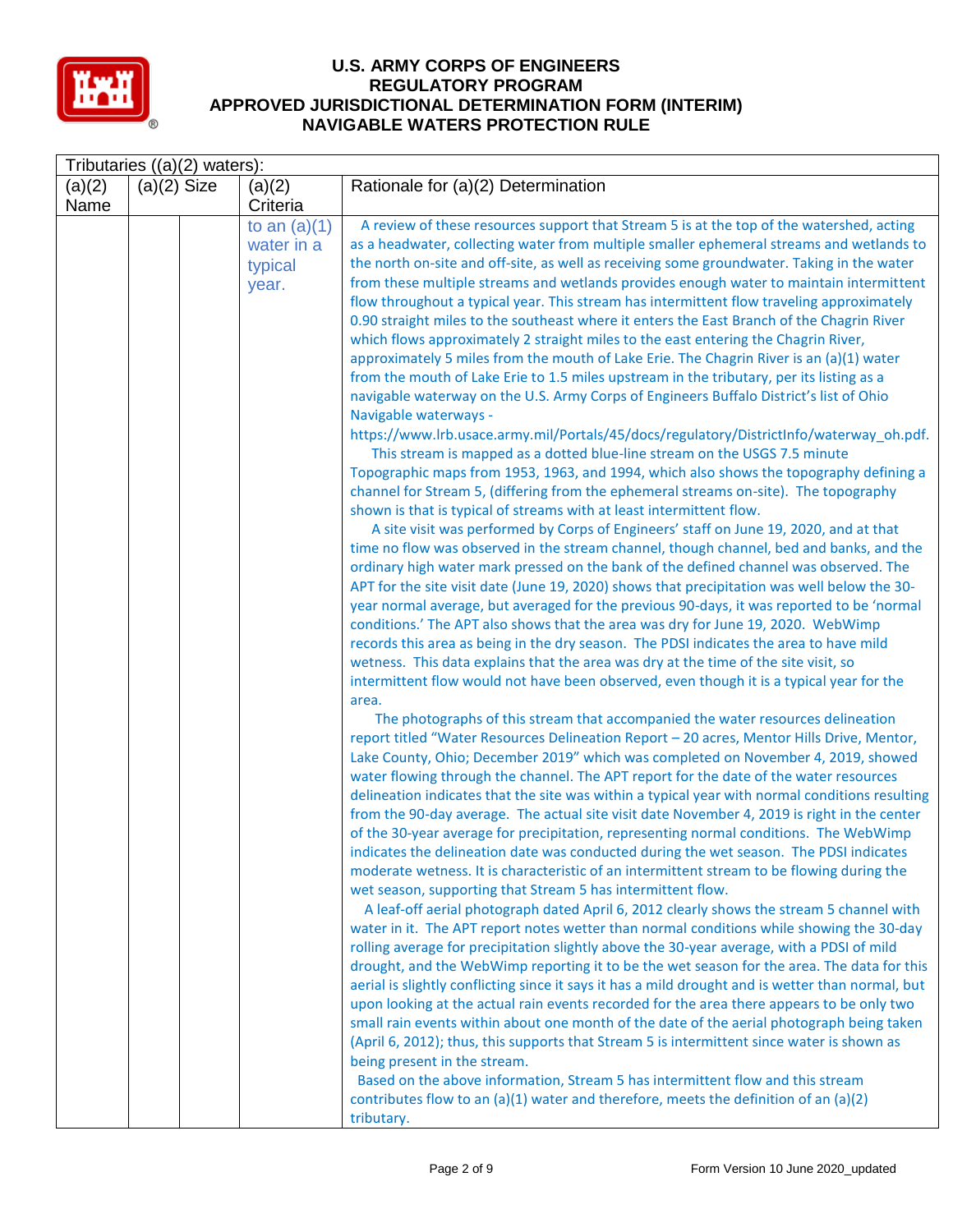

| Tributaries $((a)(2)$ waters): |               |  |        |                                    |  |  |
|--------------------------------|---------------|--|--------|------------------------------------|--|--|
| (a)(2)                         | $(a)(2)$ Size |  | (a)(2) | Rationale for (a)(2) Determination |  |  |
| Name                           | Criteria      |  |        |                                    |  |  |
|                                |               |  |        |                                    |  |  |
|                                |               |  |        |                                    |  |  |

| Lakes and ponds, and impoundments of jurisdictional waters $((a)(3)$ waters): |               |         |                   |                                    |  |  |  |
|-------------------------------------------------------------------------------|---------------|---------|-------------------|------------------------------------|--|--|--|
| $(a)(3)$ Name                                                                 | $(a)(3)$ Size |         | $(a)(3)$ Criteria | Rationale for (a)(3) Determination |  |  |  |
| $N/A$ .                                                                       | $N/A$ .       | $N/A$ . | $N/A$ .           | $N/A$ .                            |  |  |  |

| Adjacent wetlands $((a)(4)$ waters): |               |                  |                                                          |                                                                                                                                                                                                                                                                                                                                                                                                                                                                                                                                                                                                                                                                                                                                                                                                                                                                                        |  |  |
|--------------------------------------|---------------|------------------|----------------------------------------------------------|----------------------------------------------------------------------------------------------------------------------------------------------------------------------------------------------------------------------------------------------------------------------------------------------------------------------------------------------------------------------------------------------------------------------------------------------------------------------------------------------------------------------------------------------------------------------------------------------------------------------------------------------------------------------------------------------------------------------------------------------------------------------------------------------------------------------------------------------------------------------------------------|--|--|
| $(a)(4)$ Name                        | $(a)(4)$ Size |                  | (a)(4) Criteria                                          | Rationale for (a)(4) Determination                                                                                                                                                                                                                                                                                                                                                                                                                                                                                                                                                                                                                                                                                                                                                                                                                                                     |  |  |
| <b>Wetland G</b>                     | 0.013         | $\text{acre}(s)$ | (a)(4) Wetland<br>abuts an $(a)(1)$ -<br>$(a)(3)$ water. | Wetland G is a small wetland on-site located at the<br>eastern subject parcel boundary and extends slightly off-<br>site to the east, abutting a man-made pond where it abuts<br>Stream 5-OMNI Mentor Hills, an (a)(2) water – see above<br>table. Wetland G directly feeds flow into Stream 5 as<br>reported by the water resources delineation report titled<br>"Water Resources Delineation Report - 20 acres, Mentor<br>Hills Drive, Mentor, Lake County, Ohio; December 2019".<br>The photographs contained in the report, dated November<br>4, 2019 show standing water an emergent vegetation<br>within its boundaries. The April 2012 aerial imagery<br>accessed from Google Earth shows Wetland G to be<br>physically connected to Stream 5 (hydrology for both are<br>visible). The June 19, 2020 site visit also confirmed the<br>abutting nature of Wetland G to Stream 5. |  |  |

# **D. Excluded Waters or Features**

| Excluded waters $((b)(1) - (b)(12))$ : <sup>4</sup> |                       |         |                                    |                                                                                                                                                                                                                                                                                                                                                                                                                                                                                                                                                                                                                                                                                                                                                                                                                                                                                        |  |  |  |
|-----------------------------------------------------|-----------------------|---------|------------------------------------|----------------------------------------------------------------------------------------------------------------------------------------------------------------------------------------------------------------------------------------------------------------------------------------------------------------------------------------------------------------------------------------------------------------------------------------------------------------------------------------------------------------------------------------------------------------------------------------------------------------------------------------------------------------------------------------------------------------------------------------------------------------------------------------------------------------------------------------------------------------------------------------|--|--|--|
| <b>Exclusion Name</b>                               | <b>Exclusion Size</b> |         | Exclusion <sup>5</sup>             | Rationale for Exclusion Determination                                                                                                                                                                                                                                                                                                                                                                                                                                                                                                                                                                                                                                                                                                                                                                                                                                                  |  |  |  |
| <b>Wetland A</b><br>(OMNI Mentor<br>Hills)          | 0.757                 | acre(s) | $(b)(1)$ Non-<br>adjacent wetland. | Wetland A does not meet the definition of an (a)(1),<br>$(a)(2)$ , $(a)(3)$ , or $(a)(4)$ water. Wetland A does meet<br>the definition of a wetland, but does not abut an<br>$(a)(1)-(a)(3)$ water. Specifically, through the review of<br>the submitted water resources delineation report,<br>titled "Water Resources Delineation Report - 20<br>acres, Mentor Hills Drive, Mentor, Lake County, Ohio;<br>December 2019", in-office resource review (listed in<br>Section III), and the June 19, 2020 site visit<br>performed by USACE staff, the wetland is situated in<br>the northwest corner of the subject parcel, completely<br>surrounded by uplands. The nearest water is an<br>(a)(2) water (Stream 5 (OMNI Mentor Hills)), which<br>does not have any flow or flooding connection with<br>Wetland A. Therefore, Wetland A is excluded as a<br>(b)(1) non-adjacent wetland. |  |  |  |

 <sup>4</sup> Some excluded waters, such as (b)(2) and (b)(4), may not be specifically identified on the AJD form unless a requestor specifically asks a Corps district to do so. Corps districts may, in case-by-case instances, choose to identify some or all of these waters within the review area.  $5$  Because of the broad nature of the (b)(1) exclusion and in an effort to collect data on specific types of waters that would be covered by the (b)(1)

exclusion, four sub-categories of (b)(1) exclusions were administratively created for the purposes of the AJD Form. These four sub-categories are not new exclusions, but are simply administrative distinctions and remain (b)(1) exclusions as defined by the NWPR.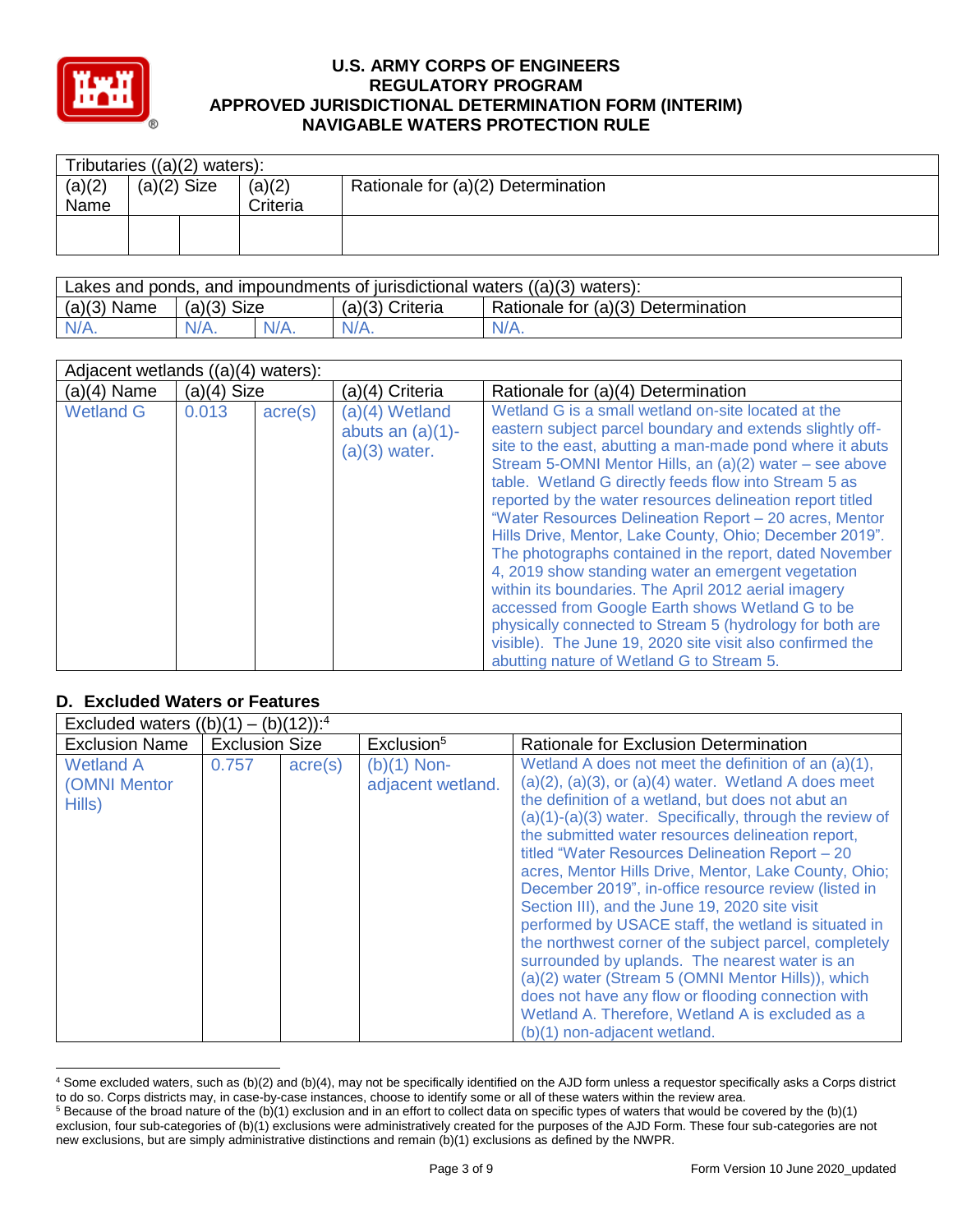

| Excluded waters $((b)(1) - (b)(12))$ : <sup>4</sup> |                       |                  |                                    |                                                                                                                                                                                                                                                                                                                                                                                                                                                                                                                                                                                                                                                                                                                                                                                                                                                                                                                                                                                                                                                                                                                                                                                                                                                                                                                                                                                                                     |  |  |
|-----------------------------------------------------|-----------------------|------------------|------------------------------------|---------------------------------------------------------------------------------------------------------------------------------------------------------------------------------------------------------------------------------------------------------------------------------------------------------------------------------------------------------------------------------------------------------------------------------------------------------------------------------------------------------------------------------------------------------------------------------------------------------------------------------------------------------------------------------------------------------------------------------------------------------------------------------------------------------------------------------------------------------------------------------------------------------------------------------------------------------------------------------------------------------------------------------------------------------------------------------------------------------------------------------------------------------------------------------------------------------------------------------------------------------------------------------------------------------------------------------------------------------------------------------------------------------------------|--|--|
| <b>Exclusion Name</b>                               | <b>Exclusion Size</b> |                  | Exclusion <sup>5</sup>             | Rationale for Exclusion Determination                                                                                                                                                                                                                                                                                                                                                                                                                                                                                                                                                                                                                                                                                                                                                                                                                                                                                                                                                                                                                                                                                                                                                                                                                                                                                                                                                                               |  |  |
| <b>Wetland B</b><br>(OMNI Mentor<br>Hills)          | 1.077                 | $\text{acre}(s)$ | $(b)(1)$ Non-<br>adjacent wetland. | Wetland B is a wetland complex extending from the<br>north to mid-section of the subject parcel. It does not<br>meet the definition of an $(a)(1)$ , $(a)(2)$ , $(a)(3)$ , or $(a)(4)$<br>water. Wetland B does meet the definition of a<br>wetland, but does not abut an $(a)(1)-(a)(3)$ water.<br>Specifically, through the review of the submitted<br>water resources delineation report, titled "Water<br>Resources Delineation Report - 20 acres, Mentor<br>Hills Drive, Mentor, Lake County, Ohio; December<br>2019", in-office resource review (listed in Section III),<br>and the June 19, 2020 site visit performed by USACE<br>staff, the wetland contributes flow downstream, but<br>only through an ephemeral feature (Stream 1 (OMNI<br>Mentor Hills)), which is also an excluded feature -<br>See additional details regarding the documentation<br>for Stream 1 (OMNI Mentor Hills). The nearest<br>regulated water is an (a)(2) water (Stream 5 (OMNI<br>Mentor Hills)), which does not have any flow or<br>flooding connection with Wetland B. Therefore,<br>Wetland B is excluded as a (b)(1) non-adjacent<br>wetland.                                                                                                                                                                                                                                                                            |  |  |
| <b>Wetland C</b><br>(OMNI Mentor<br>Hills)          | 0.392                 | $\text{acre}(s)$ | $(b)(1)$ Non-<br>adjacent wetland. | Wetland C is a wetland complex consisting of 4 small<br>wetlands located in the southwest quadrant of the<br>subject parcel. It does not meet the definition of an<br>$(a)(1), (a)(2), (a)(3),$ or $(a)(4)$ water. Wetland B does<br>meet the definition of a wetland, but does not abut an<br>$(a)(1)-(a)(3)$ water. Specifically, through the review of<br>the submitted water resources delineation report,<br>titled "Water Resources Delineation Report - 20<br>acres, Mentor Hills Drive, Mentor, Lake County, Ohio;<br>December 2019", in-office resource review (listed in<br>Section III), and the June 19, 2020 site visit<br>performed by USACE staff, two of these mapped<br>portions of wetland C are completely surrounded by<br>uplands, while two of these mapped portions of<br>Wetland C complex are connected to ephemeral<br>features. Thus, Wetland C complex contributes flow<br>downstream, but only through ephemeral features<br>(Stream 1 (OMNI Mentor Hills) and Stream 2 (OMNI<br>Mentor Hills)), which are also excluded features -<br>See additional information regarding this<br>determination under these stream names below in the<br>table. The nearest regulated water is an $(a)(2)$ water<br>(Stream 5 (OMNI Mentor Hills)), which does not have<br>any flow or flooding connection with Wetland C.<br>Therefore, Wetland C is excluded as a (b)(1) non-<br>adjacent wetland. |  |  |
| <b>Wetland D</b><br>(OMNI Mentor<br>Hills)          | 0.141                 | $\text{acre}(s)$ | $(b)(1)$ Non-<br>adjacent wetland. | Wetland D is a wetland complex consisting of three<br>small wetlands located in the southeast -center<br>quadrant of the subject parcel. It does not meet the<br>definition of an $(a)(1)$ , $(a)(2)$ , $(a)(3)$ , or $(a)(4)$ water.<br>Wetland D does meet the definition of a wetland, but<br>does not abut an $(a)(1)-(a)(3)$ water. Specifically,                                                                                                                                                                                                                                                                                                                                                                                                                                                                                                                                                                                                                                                                                                                                                                                                                                                                                                                                                                                                                                                              |  |  |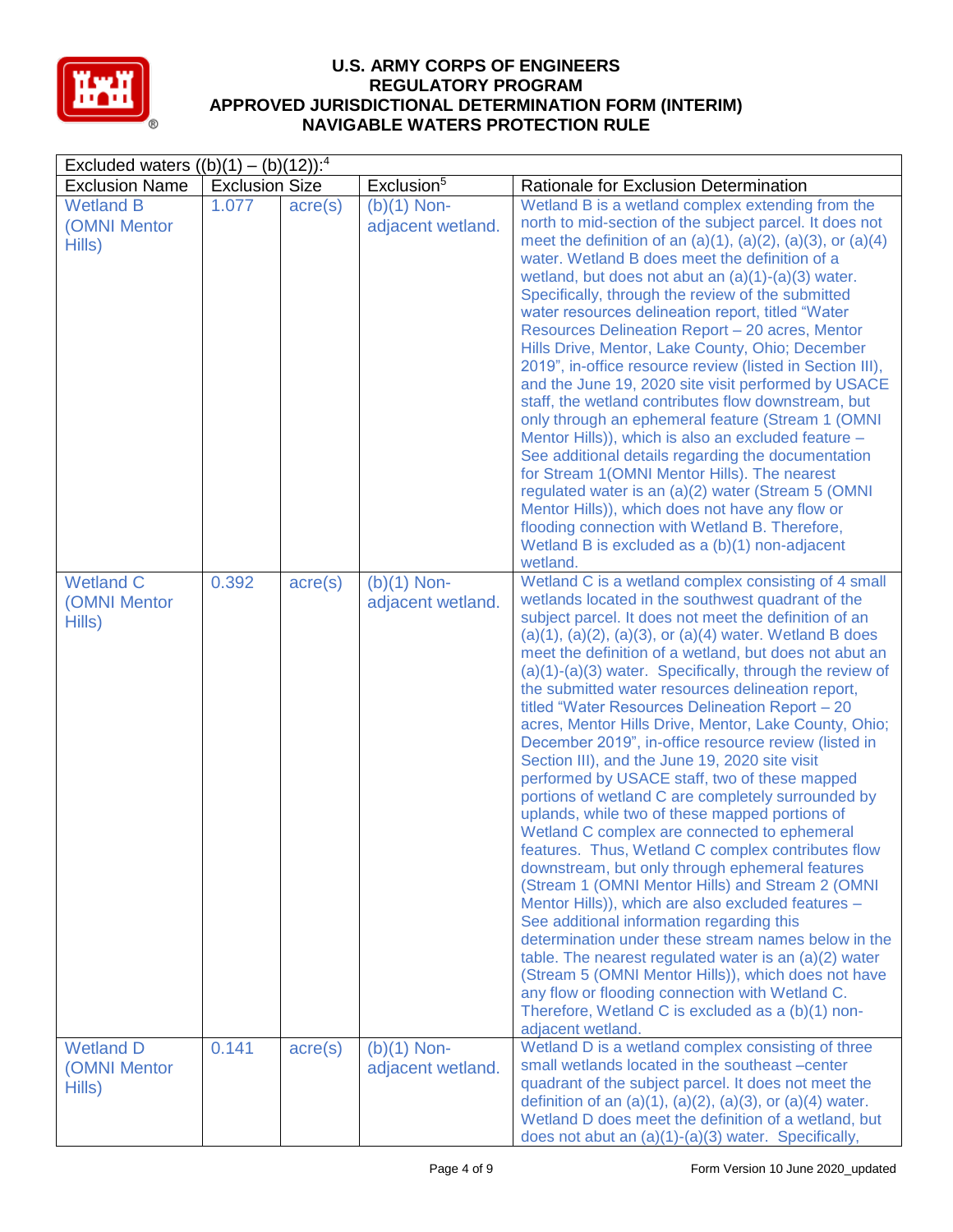

| Excluded waters $((b)(1) - (b)(12))^{-4}$ |                       |                  |                                    |                                                                                                                                                                                                                                                                                                                                                                                                                                                                                                                                                                                                                                                                                                                                                                                                                                                                                                                                                                                                                  |  |  |
|-------------------------------------------|-----------------------|------------------|------------------------------------|------------------------------------------------------------------------------------------------------------------------------------------------------------------------------------------------------------------------------------------------------------------------------------------------------------------------------------------------------------------------------------------------------------------------------------------------------------------------------------------------------------------------------------------------------------------------------------------------------------------------------------------------------------------------------------------------------------------------------------------------------------------------------------------------------------------------------------------------------------------------------------------------------------------------------------------------------------------------------------------------------------------|--|--|
| <b>Exclusion Name</b>                     | <b>Exclusion Size</b> |                  | Exclusion <sup>5</sup>             | Rationale for Exclusion Determination                                                                                                                                                                                                                                                                                                                                                                                                                                                                                                                                                                                                                                                                                                                                                                                                                                                                                                                                                                            |  |  |
|                                           |                       |                  |                                    | through the review of the submitted water resources<br>delineation report, titled "Water Resources<br>Delineation Report - 20 acres, Mentor Hills Drive,<br>Mentor, Lake County, Ohio; December 2019", in-<br>office resource review (listed in Section III), and the<br>June 19, 2020 site visit performed by USACE staff,<br>two of the small wetlands part of the complex are<br>completely surrounded by uplands while the largest<br>one portion flows to the south into an ephemeral<br>stream (Stream 3 (OMNI Mentor Hills)). Thus, the<br>wetland complex contributes flow downstream, but<br>only through an ephemeral feature (Stream 3 (OMNI<br>Mentor Hills)), which is also an excluded feature. The<br>nearest regulated water is an (a)(2) water (Stream 5<br>(OMNI Mentor Hills)), which does not have any flow<br>or flooding connection with Wetland D. Therefore,<br>Wetland D is excluded as a (b)(1) non-adjacent<br>wetland                                                                |  |  |
| <b>Wetland E</b>                          | 0.036                 | $\text{acre}(s)$ | $(b)(1)$ Non-<br>adjacent wetland. | Wetland E is a small wetland on-site located on the<br>southern subject parcel boundary in the center of the<br>site and does not meet the definition of an (a)(1),<br>$(a)(2)$ , $(a)(3)$ , or $(a)(4)$ water. Wetland D does meet<br>the definition of a wetland, but does not abut an<br>$(a)(1)-(a)(3)$ water. The wetland continues off-site to<br>the south and is surrounded by uplands as a result of<br>geomorphic position in the landscape and its<br>adjacency to a fill pad for a gas well to the west. The<br>review of the submitted water resources delineation<br>report, titled "Water Resources Delineation Report -<br>20 acres, Mentor Hills Drive, Mentor, Lake County,<br>Ohio; December 2019", in-office resource review<br>(listed in Section III), and the June 19, 2020 site visit<br>performed by USACE staff, confirms that Wetland E's<br>location into the landscape does not abut, is not<br>adjacent to, and does not contribute flow to any (a)(1)<br>through $(a)(3)$ waters. |  |  |
| <b>Wetland F</b>                          | 0.73                  | $\text{acre}(s)$ | $(b)(1)$ Non-<br>adjacent wetland. | Wetland F is a forested wetland located in the<br>northeastern corner of the parcel, directly abutting<br>and contributing flow to Stream 4 (OMNI Mentor<br>Hills), a (b)(3) excluded water as discussed in the<br>table below. Wetland F does not meet the definition of<br>an $(a)(1)$ , $(a)(2)$ , $(a)(3)$ , or $(a)(4)$ water. Wetland D<br>does meet the definition of a wetland, but does not<br>abut an (a)(1)-(a)(3) water. Photographs and data<br>submitted within the water resources delineation<br>report, titled "Water Resources Delineation Report -<br>20 acres, Mentor Hills Drive, Mentor, Lake County,<br>Ohio; December 2019" indicate that the area is<br>wetland and only abuts Stream 4 and does not<br>receive any flooding from any (a)(1)-(a)(3) water. An<br>in-office resource review (listed in Section III), and the<br>June 19, 2020 site visit performed by USACE staff,                                                                                                       |  |  |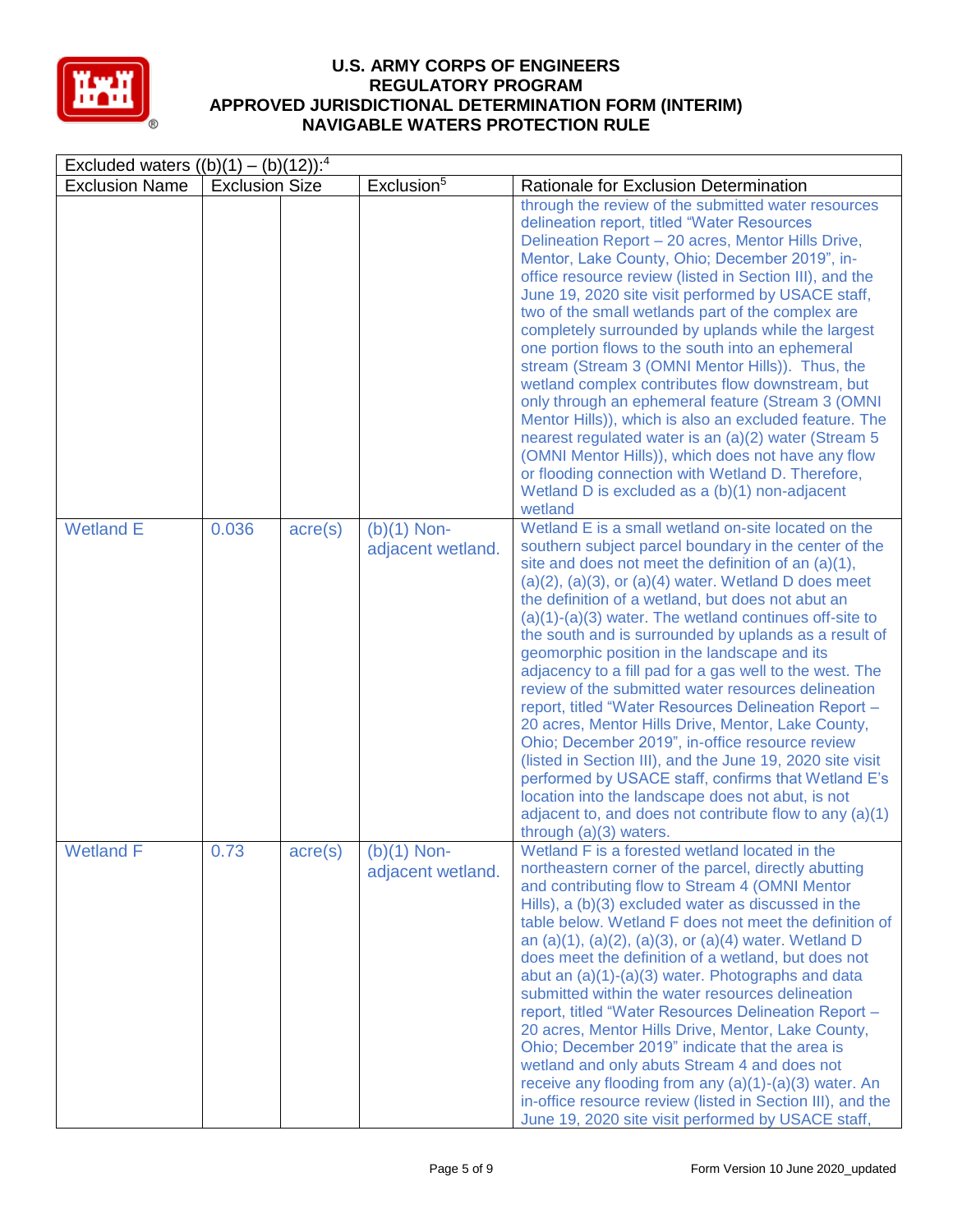

| Excluded waters $((b)(1) - (b)(12))$ : <sup>4</sup> |                       |                |                                                                                                     |                                                                                                                                                                                                                                                                                                                                                                                                                                                                                                                                                                                                                                                                                                                                                                                                                                                                                                                                                                                                                                                                                                                                                                                                                                                                                                                                                                                                                                                                                   |  |  |
|-----------------------------------------------------|-----------------------|----------------|-----------------------------------------------------------------------------------------------------|-----------------------------------------------------------------------------------------------------------------------------------------------------------------------------------------------------------------------------------------------------------------------------------------------------------------------------------------------------------------------------------------------------------------------------------------------------------------------------------------------------------------------------------------------------------------------------------------------------------------------------------------------------------------------------------------------------------------------------------------------------------------------------------------------------------------------------------------------------------------------------------------------------------------------------------------------------------------------------------------------------------------------------------------------------------------------------------------------------------------------------------------------------------------------------------------------------------------------------------------------------------------------------------------------------------------------------------------------------------------------------------------------------------------------------------------------------------------------------------|--|--|
| <b>Exclusion Name</b>                               | <b>Exclusion Size</b> |                | Exclusion <sup>5</sup>                                                                              | Rationale for Exclusion Determination                                                                                                                                                                                                                                                                                                                                                                                                                                                                                                                                                                                                                                                                                                                                                                                                                                                                                                                                                                                                                                                                                                                                                                                                                                                                                                                                                                                                                                             |  |  |
|                                                     |                       |                |                                                                                                     | supported the information contained in the waters<br>delineation report.                                                                                                                                                                                                                                                                                                                                                                                                                                                                                                                                                                                                                                                                                                                                                                                                                                                                                                                                                                                                                                                                                                                                                                                                                                                                                                                                                                                                          |  |  |
| Stream 1 (OMNI<br><b>Mentor Hills)</b>              | 299                   | linear<br>feet | (b)(3) Ephemeral<br>feature, including<br>an ephemeral<br>stream, swale,<br>qully, rill, or pool.   | Stream 1 is located on the west side of the site and<br>connects/flows to the south through Wetland B and a<br>portion of Wetland C. Stream 1 is 299 linear feet in<br>length with bed and banks, consisting of ephemeral<br>flow through steep, narrow valleys, as reported in the<br>titled "Water Resources Delineation Report - 20<br>acres, Mentor Hills Drive, Mentor, Lake County, Ohio;<br>December 2019" from Davey Resource Group and<br>considering several aerial photographs, topographic<br>maps, and other in-office resources as noted in<br>Section III. Specifically, an aerial dated April 2012 is<br>the most recent leaf-off aerial photograph, which<br>shows the bed and banks of Stream 1. Topographic<br>maps indicate that there is large gradient changes<br>into these streams, indicating that flow is likely only<br>due to occur during precipitation events because of<br>the rapid topographic changes causing water to<br>quickly run-off. A 19JUN2020 site visit performed by<br>Corps staff provided viewing of the stream and<br>confirmation that Stream 1 had no flow during the dry<br>season. The photographs of Stream 1 in the waters<br>delineation report are dated November 4, 2020 and<br>show bed and banks, but no flow. The photographs<br>also indicate that the substrate of the stream is a<br>silt/sediment bottom. The photographs show no other<br>signs of hydrology, no OHWM, blackened leaves,<br>water presence, etc. |  |  |
| Stream 2 (OMNI<br><b>Mentor Hills)</b>              | 190                   | linear<br>feet | $(b)(3)$ Ephemeral<br>feature, including<br>an ephemeral<br>stream, swale,<br>gully, rill, or pool. | Stream 2 is located in the southwest corner of the<br>subject parcel, consisting of 190 linear feet of<br>meandering stream channel in a steep, narrow valley<br>as reported in the titled "Water Resources Delineation<br>Report - 20 acres, Mentor Hills Drive, Mentor, Lake<br>County, Ohio; December 2019" from Davey Resource<br>Group and considering several aerial photographs,<br>topographic maps, and other in-office resources as<br>noted in Section III. Stream 1 receives water from a<br>portion of Wetland C and flows to the southeast when<br>it flows.<br>Also, Stream 2 was verified as its size, location and<br>flow regime by a June 19, 2020 site visit performed<br>by Corps staff. The site visit indicated that the stream<br>was dry. Photographs were included in the water<br>resources report, dated November 4, 2019. These<br>photographs showed the stream channel to be dry<br>and covered with recently fallen hardwood leaves, not<br>blackened from water presence. The photographs<br>show that the stream has steep bed and banks, along<br>with some erosion (exposed soil and tree roots).<br>The photographs from November 4, 2019 (wet<br>season) were dry and the June 19, 2020 site visit was<br>also dry (dry season). The APT shows normal                                                                                                                                                                                       |  |  |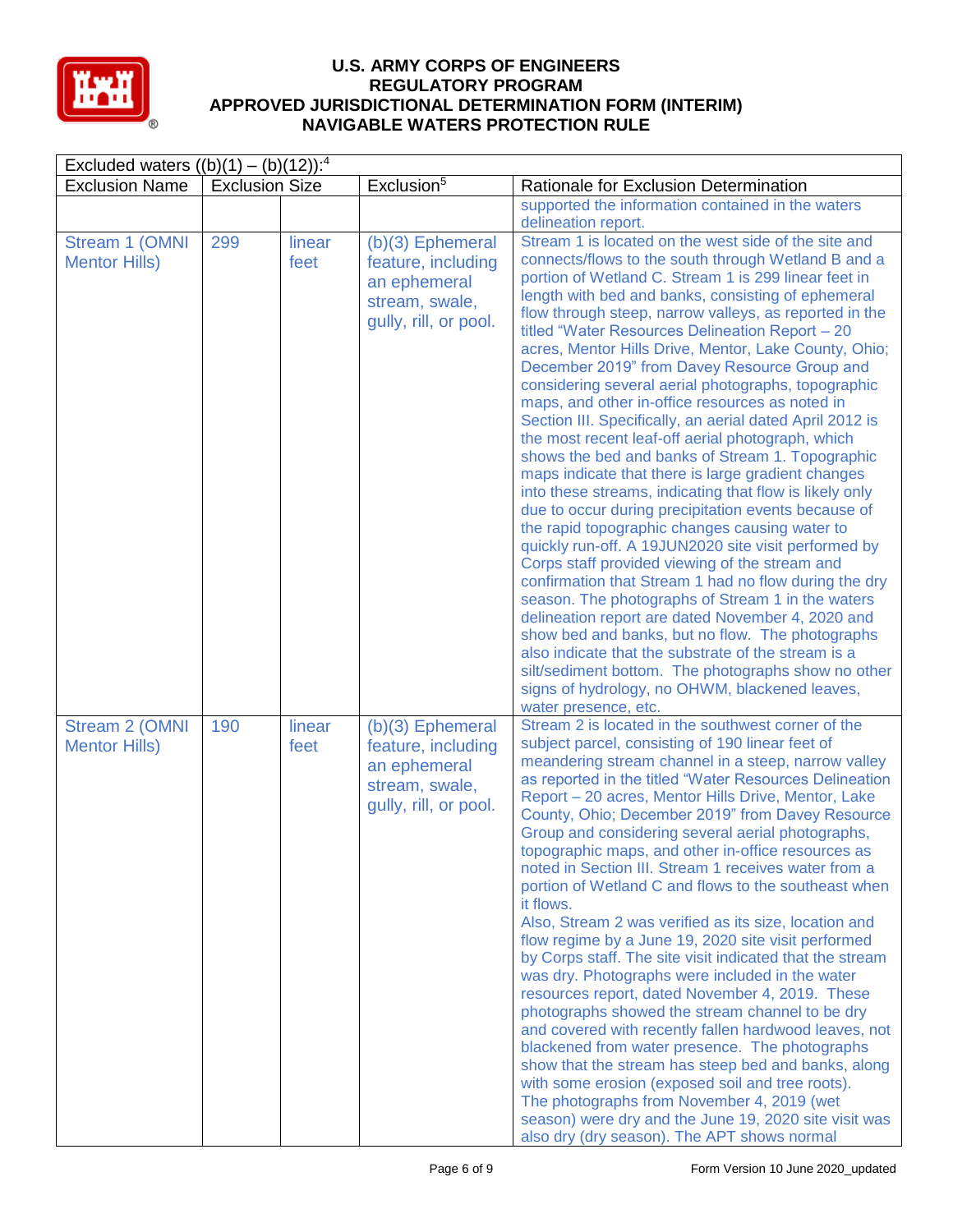

| Excluded waters $((b)(1) - (b)(12))$ : <sup>4</sup> |                       |                |                                                                                                     |                                                                                                                                                                                                                                                                                                                                                                                                                                                                                                                                                                                                                                                                                                                                                                                                                                                                                                                                                                                                                                                                                                                                                                                                                                                                                                                                                                                           |  |  |
|-----------------------------------------------------|-----------------------|----------------|-----------------------------------------------------------------------------------------------------|-------------------------------------------------------------------------------------------------------------------------------------------------------------------------------------------------------------------------------------------------------------------------------------------------------------------------------------------------------------------------------------------------------------------------------------------------------------------------------------------------------------------------------------------------------------------------------------------------------------------------------------------------------------------------------------------------------------------------------------------------------------------------------------------------------------------------------------------------------------------------------------------------------------------------------------------------------------------------------------------------------------------------------------------------------------------------------------------------------------------------------------------------------------------------------------------------------------------------------------------------------------------------------------------------------------------------------------------------------------------------------------------|--|--|
| <b>Exclusion Name</b>                               | <b>Exclusion Size</b> |                | Exclusion <sup>5</sup>                                                                              | Rationale for Exclusion Determination                                                                                                                                                                                                                                                                                                                                                                                                                                                                                                                                                                                                                                                                                                                                                                                                                                                                                                                                                                                                                                                                                                                                                                                                                                                                                                                                                     |  |  |
|                                                     |                       |                |                                                                                                     | conditions for these two dates and rain events within<br>7 days.<br>These findings are supportive of ephemeral flow for<br>Stream 2.                                                                                                                                                                                                                                                                                                                                                                                                                                                                                                                                                                                                                                                                                                                                                                                                                                                                                                                                                                                                                                                                                                                                                                                                                                                      |  |  |
| Stream 3 (OMNI<br><b>Mentor Hills)</b>              | 131                   | linear<br>feet | $(b)(3)$ Ephemeral<br>feature, including<br>an ephemeral<br>stream, swale,<br>gully, rill, or pool. | Stream 3 is located on the southern subject parcel<br>boundary, off-center to the east, with abutment from<br>Wetland D to the north. The stream consists of 131<br>linear feet of steep, narrow valley bed and banks, as<br>reported in the titled "Water Resources Delineation<br>Report - 20 acres, Mentor Hills Drive, Mentor, Lake<br>County, Ohio; December 2019" from Davey Resource<br>Group and considering several aerial photographs,<br>topographic maps, and other in-office resources as<br>noted in Section III.<br>Also, Stream 3 was verified for its size, location and<br>flow regime by a June 19, 2020 site visit performed<br>by Corps staff. The site visit indicated that the stream<br>was dry. Photographs were included in the water<br>resources report, dated November 4, 2019. These<br>photographs showed the stream channel to be dry<br>and covered with recently fallen hardwood leaves, not<br>blackened from water presence. The photographs<br>show that the stream has steep bed and banks, along<br>with some erosion (exposed soil and tree roots).<br>The photographs from November 4, 2019 (wet<br>season) were dry and the June 19, 2020 site visit was<br>also dry (dry season). The APT shows normal<br>conditions for these two dates and rain events within<br>7 days.<br>These findings are supportive of ephemeral flow for<br>Stream 3. |  |  |
| Stream 4 (OMNI<br><b>Mentor Hills)</b>              | 437                   | linear<br>feet | (b)(3) Ephemeral<br>feature, including<br>an ephemeral<br>stream, swale,<br>gully, rill, or pool.   | Stream 4 is located on the eastern side of the subject<br>parcel and receives flow from Wetland F, a (b)(1)<br>excluded non-adjacent wetland. The stream consists<br>of 437 linear feet of channel with bed and banks. The<br>stream flows to the southeast, ephemerally - only<br>flowing during precipitation events, into Stream 5 (an<br>(a)(2) intermittent tributary. The "Water Resources<br>Delineation Report - 20 acres, Mentor Hills Drive,<br>Mentor, Lake County, Ohio; December 2019" from<br>Davey Resource Group and considering several<br>aerial photographs, topographic maps, and other in-<br>office resources as noted in Section III were reviewed<br>to understand the flow regime of Stream 4. The<br>stream is not visible on the majority of aerial imagery<br>reviewed and is not mapped on any online resources.<br>Stream 3 is not visible on the April 2012 leaf-off aerial<br>photograph and the APT report indicated at that time<br>the area was 'wetter than normal.' The photographs<br>of Stream 4 submitted in the delineation report<br>showed some flow in the channel. The APT report for<br>November 4, 2020-the date of the delineation<br>indicates moderate wetness (WebWimp) and normal                                                                                                                                                     |  |  |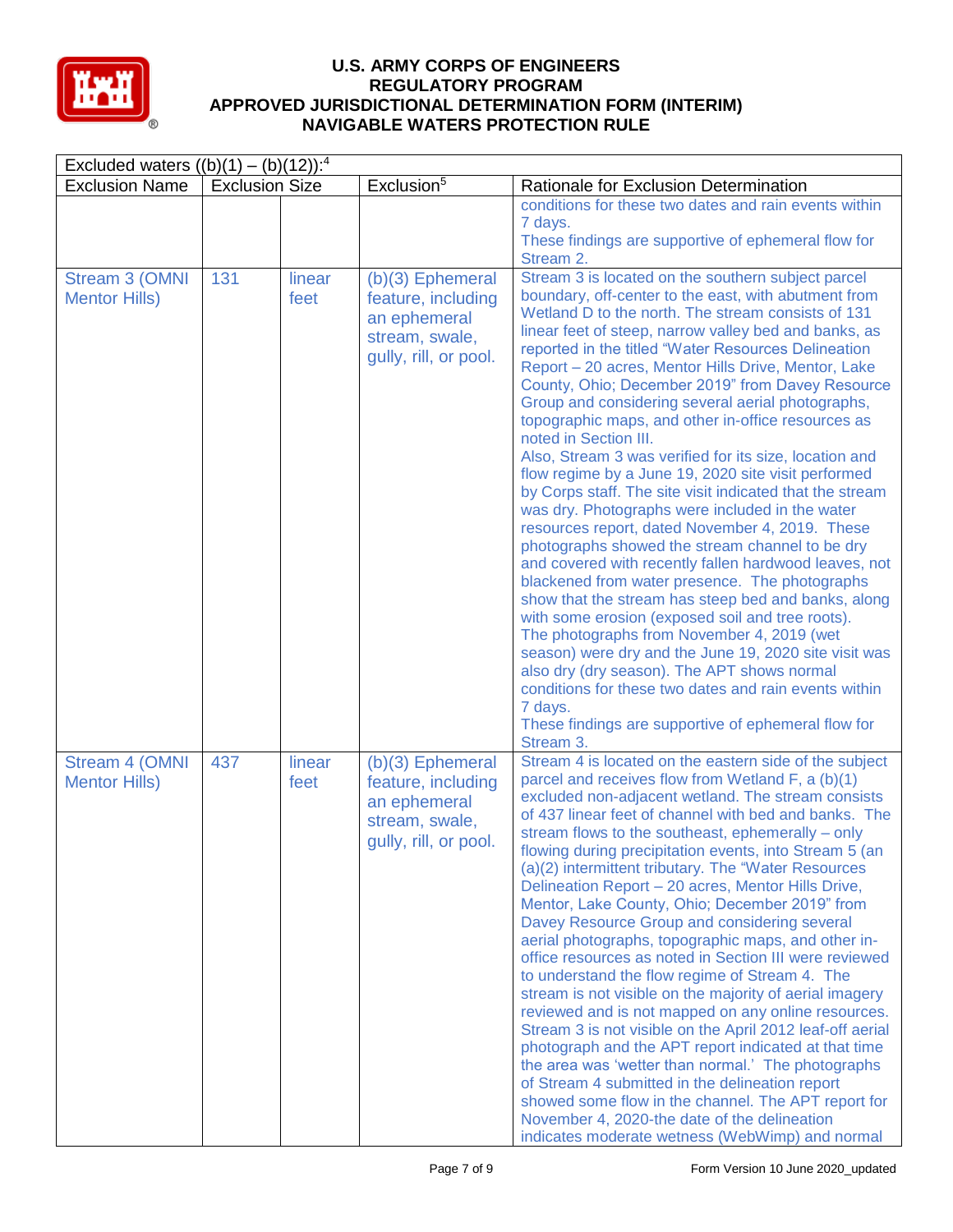

| Excluded waters $((b)(1) - (b)(12))$ : <sup>4</sup> |                       |  |                        |                                                                                                             |  |  |  |
|-----------------------------------------------------|-----------------------|--|------------------------|-------------------------------------------------------------------------------------------------------------|--|--|--|
| <b>Exclusion Name</b>                               | <b>Exclusion Size</b> |  | Exclusion <sup>5</sup> | <b>Rationale for Exclusion Determination</b>                                                                |  |  |  |
|                                                     |                       |  |                        | conditions. Observations made during the June 19,<br>2020 site visit did not show any water in the channel. |  |  |  |

# **III. SUPPORTING INFORMATION**

- **A. Select/enter all resources** that were used to aid in this determination and attach data/maps to this document and/or references/citations in the administrative record, as appropriate.
	- $\boxtimes$  Information submitted by, or on behalf of, the applicant/consultant: "Water Resources Delineation Report 20 acres, Mentor Hills Drive, Mentor, Lake County, Ohio; December 2019" from Davey Resource Group
		- This information is sufficient for purposes of this AJD. Rationale: N/A or describe rationale for insufficiency (including partial insufficiency).
	- $\Box$  Data sheets prepared by the Corps: Title(s) and/or date(s).
	- ☒ Photographs: Aerial: Accessed from Google Earth April 6, 2012
	- $\boxtimes$  Corps site visit(s) conducted on: June 19, 2020
	- ☐ Previous Jurisdictional Determinations (AJDs or PJDs): ORM Number(s) and date(s).
	- ☒ Antecedent Precipitation Tool: *provide detailed discussion in Section III.B*.
	- ☒ USDA NRCS Soil Survey: Web Soil Survey -

https://websoilsurvey.sc.egov.usda.gov/App/WebSoilSurvey.aspx, accessed July 11, 2020 and August 4, 2020. Also included in the submitted waters delineation report.

- ☒ USFWS NWI maps: https://fwsprimary.wim.usgs.gov/wetlands/apps/wetlands-mapper/ accessed July
- 11, 2020 and August 4, 2020. Also included in the submitted waters delineation report.
- ☒ USGS topographic maps: https://ngmdb.usgs.gov/topoview/viewer/#12/41.6875/-81.3125 Quad: OH-Mentor, 7.5 minute series, 1994, 2010, 2013, 2016. Accessed August 4, 2020

| Data Source (select)              | Name and/or date and other relevant information |
|-----------------------------------|-------------------------------------------------|
| <b>USGS Sources</b>               | $N/A$ .                                         |
| <b>USDA Sources</b>               | $N/A$ .                                         |
| <b>NOAA Sources</b>               | $N/A$ .                                         |
| <b>USACE Sources</b>              | $N/A$ .                                         |
| <b>State/Local/Tribal Sources</b> | $N/A$ .                                         |
| <b>Other Sources</b>              | $N/A$ .                                         |

## **Other data sources used to aid in this determination:**

#### **B. Typical year assessment(s): APT Methodology**

**The APT pulls precipitation data from NOAA's Daily Global Historical Climatology Network. The APT evaluates normal precipitation conditions based on the three 30-day periods preceding the observation date. For each period, a weighted condition value is assigned by determining whether the 30-day precipitation total falls within, above, or below the 70th and 30th percentiles for totals from the same date range over the preceding 30 years. The APT then makes a determination of "normal," "wetter than normal," or "drier than normal" based on the condition value sum. The APT also displays results generated via the Palmer Drought Severity Index (PDSI) and the University of Delaware WebWIMP.**

**Inputs/Data Sources: Latitude(s)/Longitude(s): 41.6415, -81.3491**